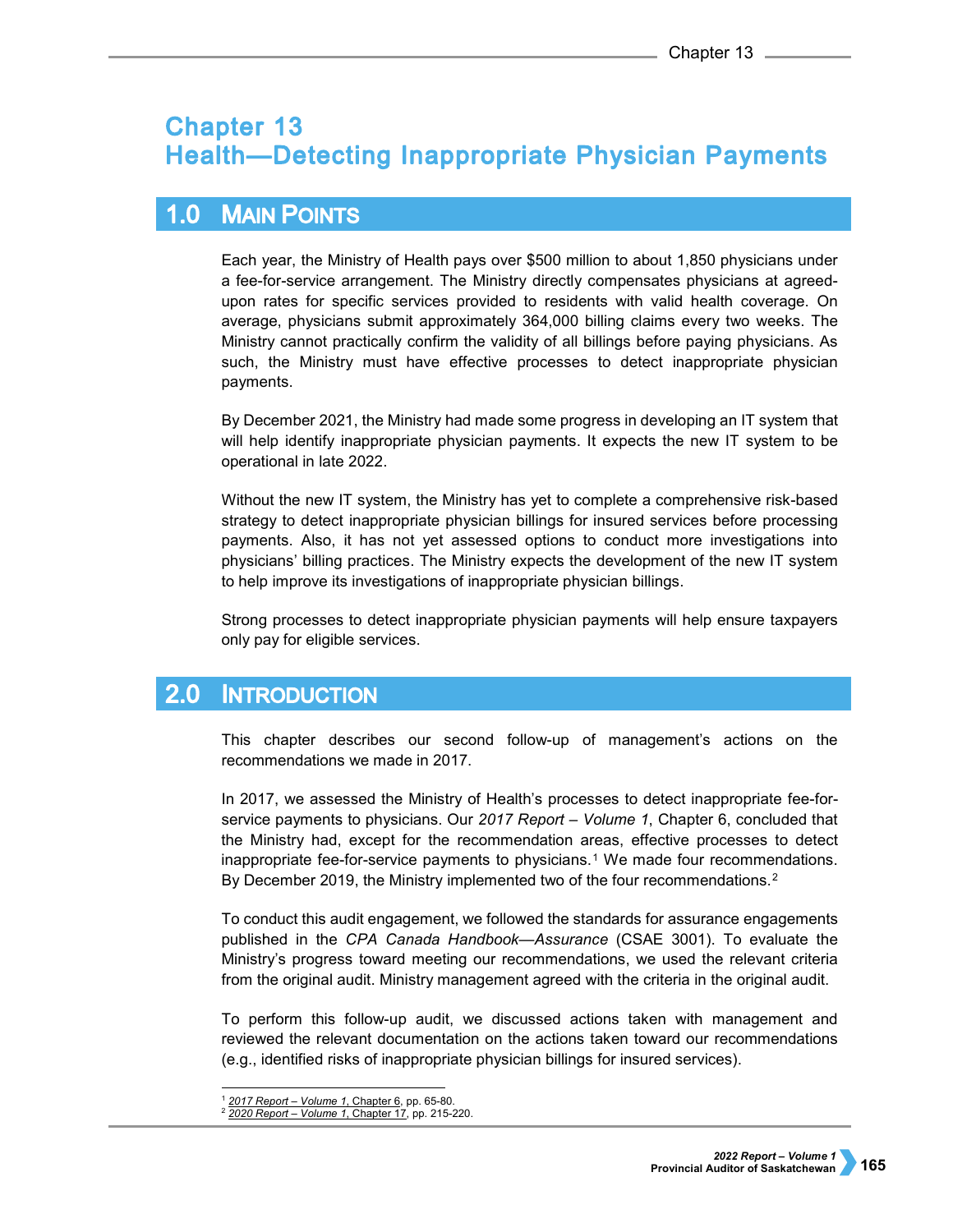## **3.0 STATUS OF RECOMMENDATIONS**

This section sets out each recommendation including the date on which the Standing Committee on Public Accounts agreed to the recommendation, the status of the recommendation at December 31, 2021, and the Ministry of Health's actions up to that date.

#### **Risk-Based Strategy Expected with New IT System**  $3.1$

*We recommended the Ministry of Health use a comprehensive risk-based strategy to detect inappropriate physician billings for insured services before making payments.* (*2017 Report – Volume 1*, p. 76, Recommendation 1; Public Accounts Committee agreement June 12, 2018)

**Status**—Partially Implemented

The Ministry of Health has not formally established a risk-based strategy to detect inappropriate physician billings before making payments. It expects to do so in conjunction with the development of a new IT system for processing physician billings.

During our 2020 follow-up audit, we found the Ministry identified some general risk areas related to inappropriate physician billings (e.g., need for more education to those submitting billings, limited capabilities of the current IT system), but had not completed detailed work to develop a risk-based strategy.

The Ministry's pre-verification process to check the validity of fee-for-service billings remains simplistic. It continues to require manual intervention. The Ministry's claimsprocessing IT system is rules-based using edit checks and requires labour-intensive assessment processes to confirm the validity of billings in every two-week payment cycle.

Since 2020, the Ministry focused its efforts on acquiring a new IT system that should enable the Ministry to more efficiently assess significant amounts of data to identify suspicious activity associated with physician billings. In winter 2020, the Ministry posted a tender for development of a new IT system and, in June 2021, signed a 12-year agreement with a software vendor for development and maintenance of the new IT system. The Ministry expects the IT system to be operational in late 2022.

Management indicated the Ministry plans to develop a more robust set of rules within the new IT system to detect inappropriate or incorrect billings before processing payments to physicians. This will support a detailed, risk-based strategy to detect inappropriate physician billings for insured services, before making payments.

Having a comprehensive risk-based strategy to detect inappropriate physician billings before payment would reduce the amount of effort needed to assess and collect inappropriate payments back from physicians.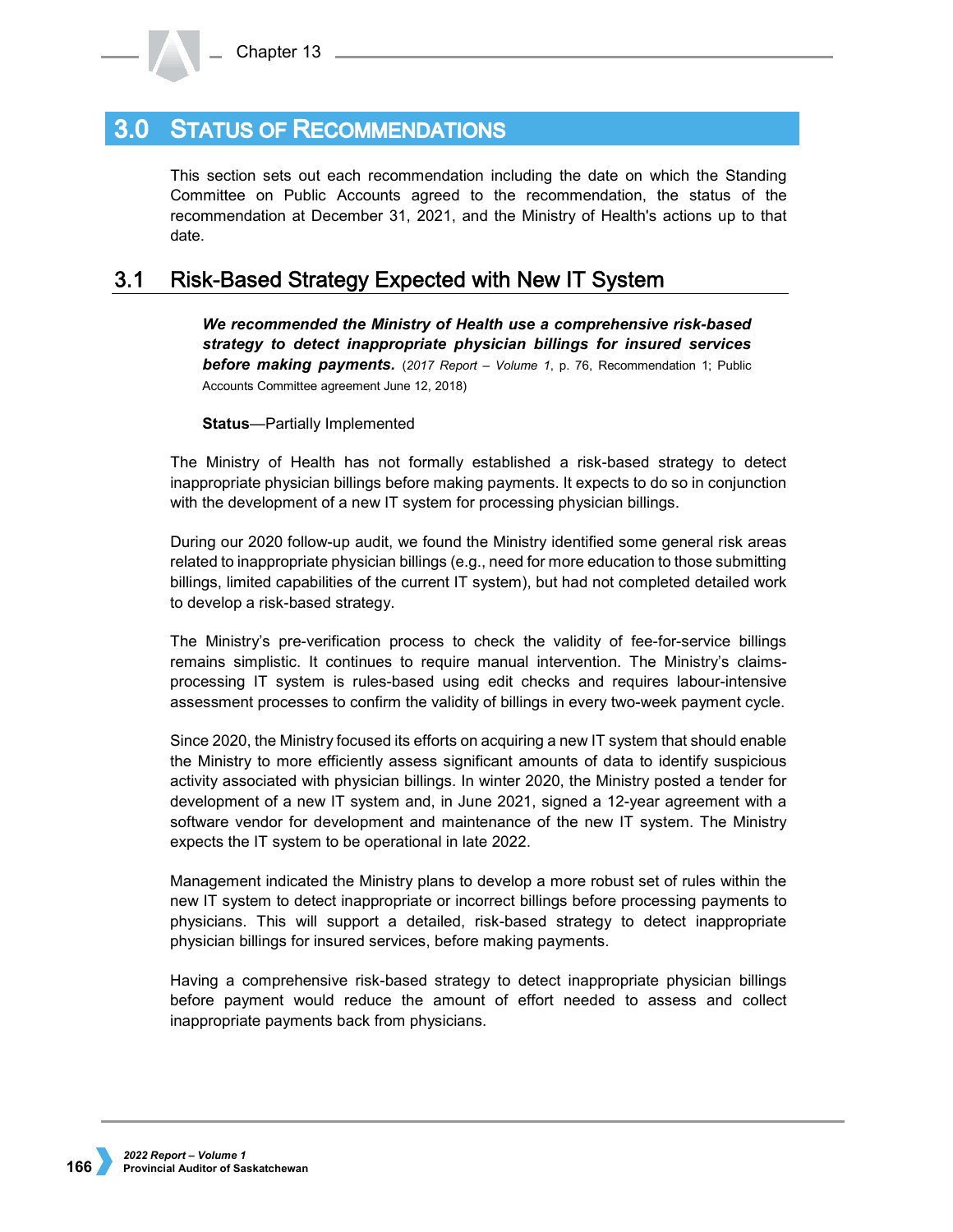#### $3.2<sub>2</sub>$ Assessment of Options to Increase Investigations Still Required

*We recommended the Ministry of Health assess options to conduct more investigations into physician billing practices that it suspects of having inappropriately billed the Government.* (*2017 Report – Volume 1*, p. 79, Recommendation 4; Public Accounts Committee agreement June 12, 2018)

## **Status**—Partially Implemented

The Ministry of Health has not yet assessed options to conduct more investigations into physician billing practices. However, it expects the new IT system for processing physician billings to help improve its investigation of inappropriate billings.

Since our 2020 follow-up audit, the Ministry did not identify any additional options to conduct more investigations into physician billing practices.

The Ministry anticipates its new IT system to enable more data analysis to further identify inappropriate billings. Management told us they plan to use this analysis to create additional IT system controls to stop these billings before payment occurs and to assess where more investigations are needed.

Under the current IT system, the Ministry continues to run routine data analytics on physician payments. These analytics identify when a physician billed for services and/or received payments outside of the normal practice pattern for the physician's peer group (i.e., specialty area). If billings or payments fall outside of normal practice, the Ministry may investigate further and request the physician provide documentation to support their billings to determine whether inappropriate billings and payments occurred.

When the Ministry determines that a physician billed inappropriately, the Ministry recovers these payments. The Ministry also refers cases to the Joint Medical Professional Review Committee (further discussed below) for further investigation when the individual physician's pattern of billing departs from the physician's peer group.

As a result of Ministry-led investigations, the Ministry recovered payments made to physicians for inappropriate billings of insured services as summarized in **Figure 1**. The decreased amount of recoveries in 2020–21 is a result of multiple factors, such as fewer medical services provided during the COVID-19 pandemic (e.g., less surgeries) and approximately 800 fee-for-service physicians opted to provide services under a temporary pandemic contract instead of billing the Ministry directly for each service provided.

| <b>Fiscal Year</b> | <b>Recovered</b> |
|--------------------|------------------|
| 2020-21            | \$161,241        |
| 2019-20            | \$425,883        |
| 2018-19            | \$458,103        |
| $2017 - 18$        | \$222,383        |

## **Figure 1—Summary of Billing Payment Recoveries from 2017–2021**

Source: Adapted from information provided by the Ministry of Health.